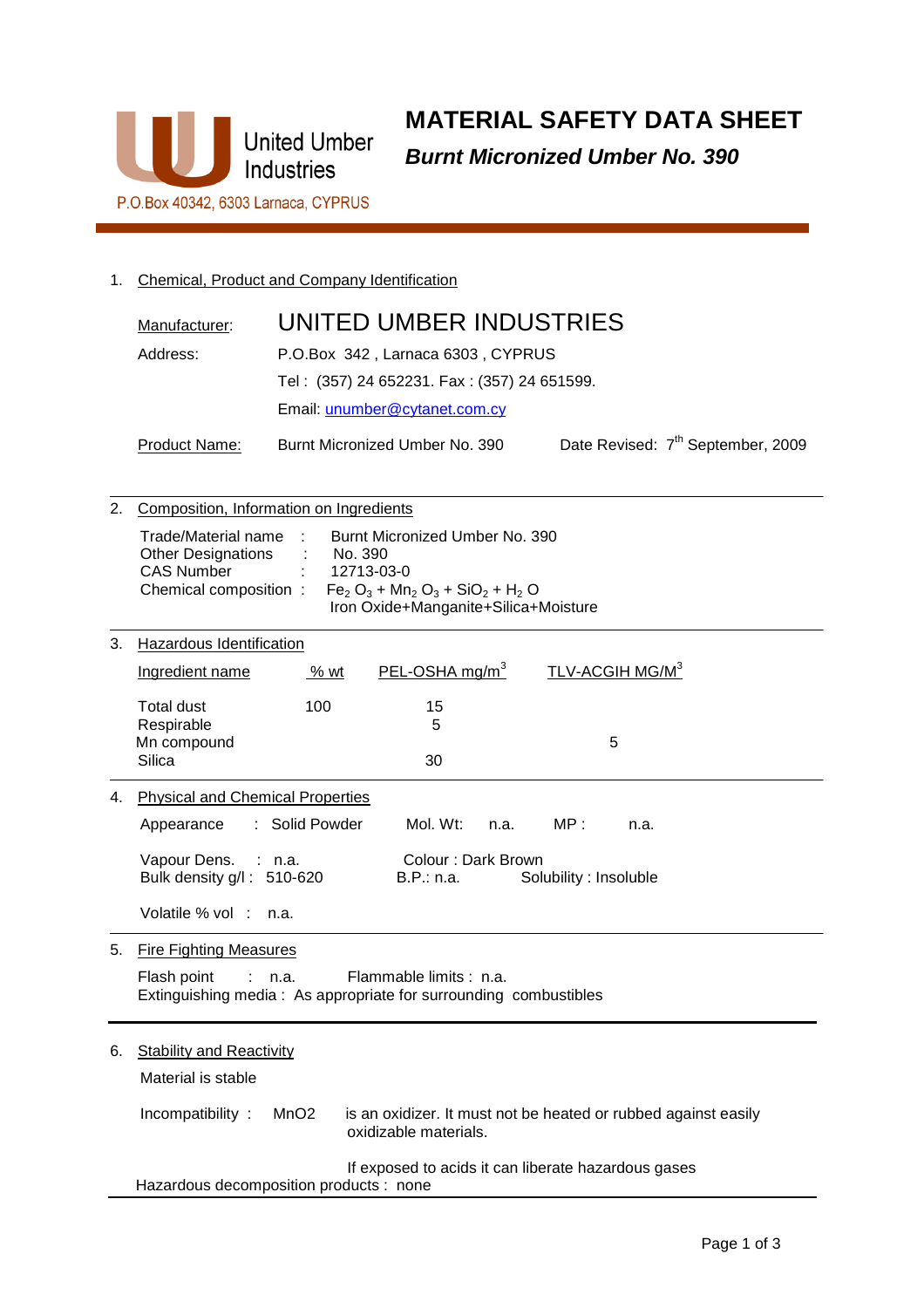## 7. First Aid Measures

| Risk Summary :             | Skin contact may cause mechanical irritation due to abrasion. Eye contact<br>will result in no specific effects other than general particulate irritation.<br>Not absorbed by the body.<br>Excessive exposure above the TLV can give pulmonary irritation. |
|----------------------------|------------------------------------------------------------------------------------------------------------------------------------------------------------------------------------------------------------------------------------------------------------|
|                            | Primary entry routs : Inhalation, ingestion.                                                                                                                                                                                                               |
| Acute effects              | : Inhalation of dust may cause mechanical irritation to the respiratory tract.<br>Skin and eye contact may cause a mechanical abrasion irritation.                                                                                                         |
| Chronic effects            | : Long term exposure to silica causes silicosis, a form of pulmonary fibrosis.<br>Continued exposure to silica can lead to cardiopulmonary impairment.                                                                                                     |
| First Aid:                 |                                                                                                                                                                                                                                                            |
| Eye Contact:               | Flush thoroughly with large amounts of water and consult medical help.                                                                                                                                                                                     |
|                            | Skin Contact: Wash with soap and water.                                                                                                                                                                                                                    |
|                            | Inhalation : Remove to fresh air and get medical help for any breathing difficulties.                                                                                                                                                                      |
| Ingestion<br>$\mathcal{L}$ | Consume large amounts of water to induce vomiting and get medical help.                                                                                                                                                                                    |

### 8. Accidental Release Measures

 Spills and leaks: Use respiratory protection. Vacuum or scoop up and dispose in appropriate waste container. Misting spill with water may help to keep airborne dust levels at a minimum.

 Waste Disposal: Waste material can be buried in an approved landfill in accordance to local environmental regulations. This product is not classified as a hazardous material.

9. Exposure Controls, Personal Protection Respirator : Type 3M or equivalent.

Eye Protection: Safety glasses with side shield or goggles.

Gloves : Cloth, rubber or plastic gloves.

Other protection

equipment : Provide adequate exhaust ventilation to meet TLV requirements in the work place. An exhaust filter may be required to avoid environmental contamination.

10. Handling and Storage

Storage temp.: Ambient.

Average shell life: Unlimited.

Precautions to be taken in handling and storing: Away from food. Store in dry place.

### 11. Toxicological Information

No information available for this product